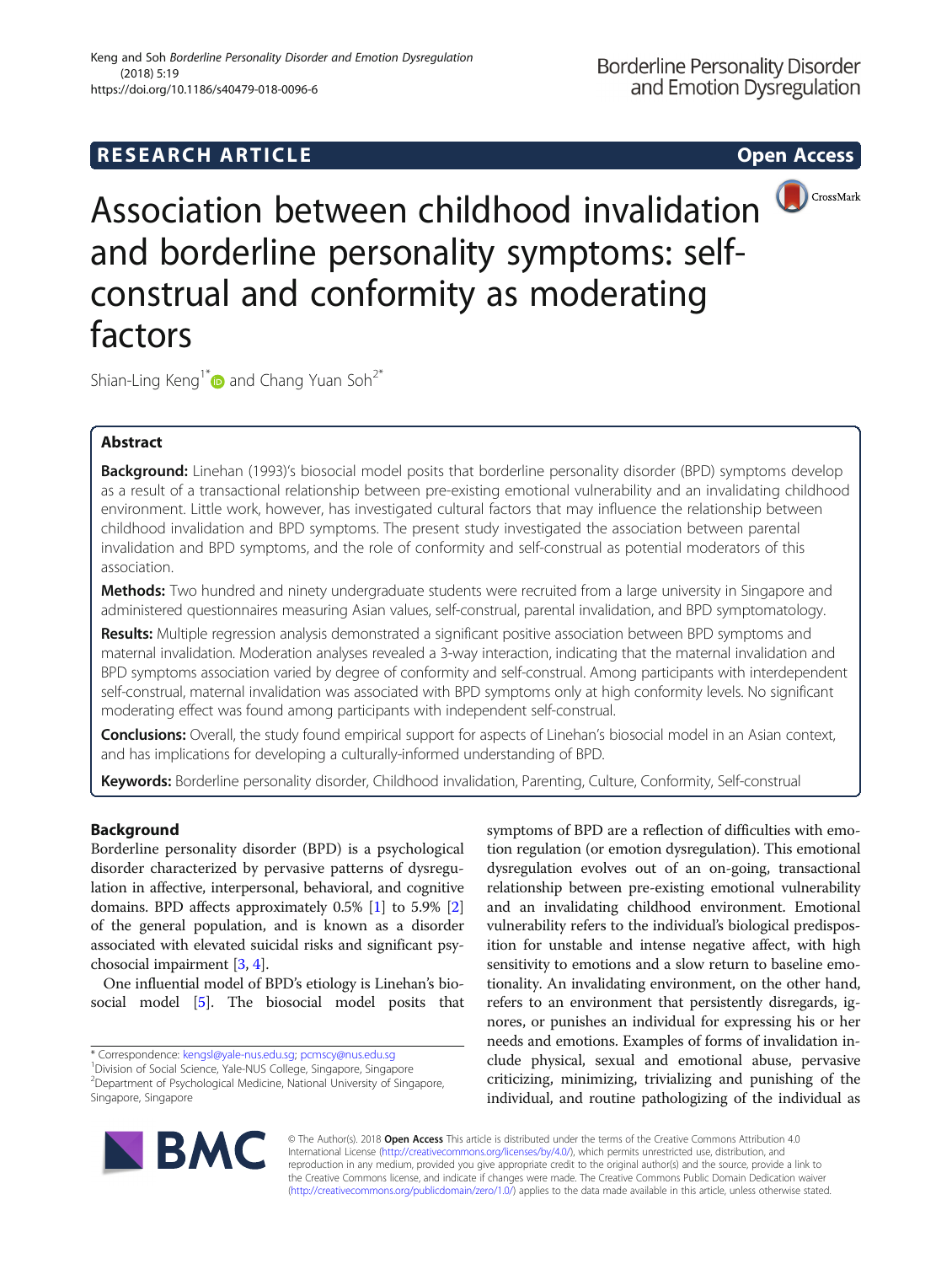possessing socially undesirable personality traits [\[6,](#page-7-0) [7](#page-7-0)]. Invalidation may also occur in ways that are more subtle, for example, via intolerance of expression of emotional experience or oversimplifying problem solving when the child is not capable of accomplishing a particular task. Experiences of invalidation may result in individuals internalizing such behaviors (e.g., engaging in self-invalidation) and failing to learn adaptive ways of regulating emotions. As a result, individuals may resort to maladaptive ways of coping with negative emotions, such as recurrent self-injurious behaviors, which is a common feature of BPD.

To date, the role of invalidation in the etiology of BPD has received some empirical support. The majority of these studies were conducted in Western contexts such as Europe, North America, or Australia. In a sample of 202 college students based in the U.S., Cheavens and colleagues found that perceived parental criticism (a form of invalidation) was positively associated with BPD features, and this relationship was partially mediated by thought suppression (a maladaptive emotion regulation strategy) [[8\]](#page-7-0). Another cross-sectional study by Sturrock and colleagues found support for a multiple mediational model, in which poor distress tolerance (a facet of emotional vulnerability) and emotional regulation difficulties mediated the association between invalidation and BPD symptoms [[9\]](#page-7-0).

Further, there is emerging work suggesting that the effects of invalidation on BPD symptoms may vary by parent's gender. Previous research has highlighted the relative importance of the mother (versus the father) as the primary caregiver  $[10]$  $[10]$  in contributing to an environment of invalidation and the subsequent development of BPD [[11,](#page-7-0) [12\]](#page-7-0). For example, a study by Sturrock and colleagues found that maternal invalidation, as opposed to paternal invalidation, significantly predicted BPD symptoms in a nonclinical sample [[12\]](#page-7-0). In another study, it was found that BPD symptoms were associated with maternal overprotection (e.g., invasion of privacy), but not paternal overprotection [\[11](#page-7-0)]. Meanwhile, in a large sample of female undergraduates, Reeves and colleagues found no association between parental invalidation and BPD symptoms [[13\]](#page-7-0). It remains to be examined whether the association between parental invalidation and BPD symptoms would emerge more consistently, should the constructs of maternal versus paternal invalidation be assessed separately.

While selected findings allude to the idea that maternal invalidation may result in more adverse consequences compared to paternal invalidation, existing literature on parent-child relationships highlight an increasingly complex ecological context where both mothers and fathers exert influence over children's development  $[14-16]$  $[14-16]$  $[14-16]$  $[14-16]$ . For example, it has been argued that father's parenting behaviors affect children's outcomes in ways that are similar to mother's parenting behaviors [[17](#page-8-0)]. In a study by McDowell and Parke, both mothers' and fathers' parental behaviors (e.g., advice-giving and support) predicted children's social competence and social acceptance from peers one year later  $[18]$ . It remains to be investigated whether the parent's gender may differentially influence specific domains of children's development, such as emotion regulation, which is known as a core deficit in the presentation of BPD [\[4](#page-7-0)].

### Invalidation and BPD in the Asian context

As highlighted above, empirical support for the biosocial model derives mainly from studies conducted in Western samples. Research has shown that the presentation and etiology of psychopathology varies by culture [\[19](#page-8-0)]. Little work to date has examined the etiology and correlates of BPD in the Asian context. Huang and colleagues recruited a sample of 400 Chinese adults and found that compared to individuals with other personality disorders and those without personality disorders, those who received a BPD diagnosis reported higher levels of parental physical, emotional, and sexual abuse [\[20](#page-8-0)]. In a separate study involving Chinese outpatients, Zhang and colleagues found that BPD symptomatology correlated positively with childhood emotional, physical and sexual abuse, as well as childhood emotional and physical neglect [\[21](#page-8-0)].

While these findings provide some support for the biosocial model, none of the studies specifically assessed the broader construct of childhood invalidation in relation to BPD symptomatology. Further, given the heterogeneity of cultures within Asia, these findings may not be generalizable to the Southeast Asian context [\[22\]](#page-8-0). To date, no study has yet examined the role of parental invalidation in the development of BPD symptoms in a Singaporean context – a multicultural society influenced by Confucius values, as well as other Southeast Asian heritages such as Malay and Indian cultures [[23\]](#page-8-0). In Singapore, it has been found that mothers tend to be the primary caregivers, although the disciplining of children is often shared by fathers as well [[24\]](#page-8-0). Further, a longitudinal study showed that maternal warmth (versus paternal warmth) uniquely predicts emotional adjustment among children in China, a country that shares cultural similarities with Singapore [[25](#page-8-0)]. Taken together, the findings suggest that invalidation from the mother (versus paternal invalidation) may have a stronger impact on the development of emotional dysregulation and BPD symptoms. Therefore, we predicted that relative to paternal invalidation, maternal invalidation would be more strongly associated with BPD symptoms in Singapore.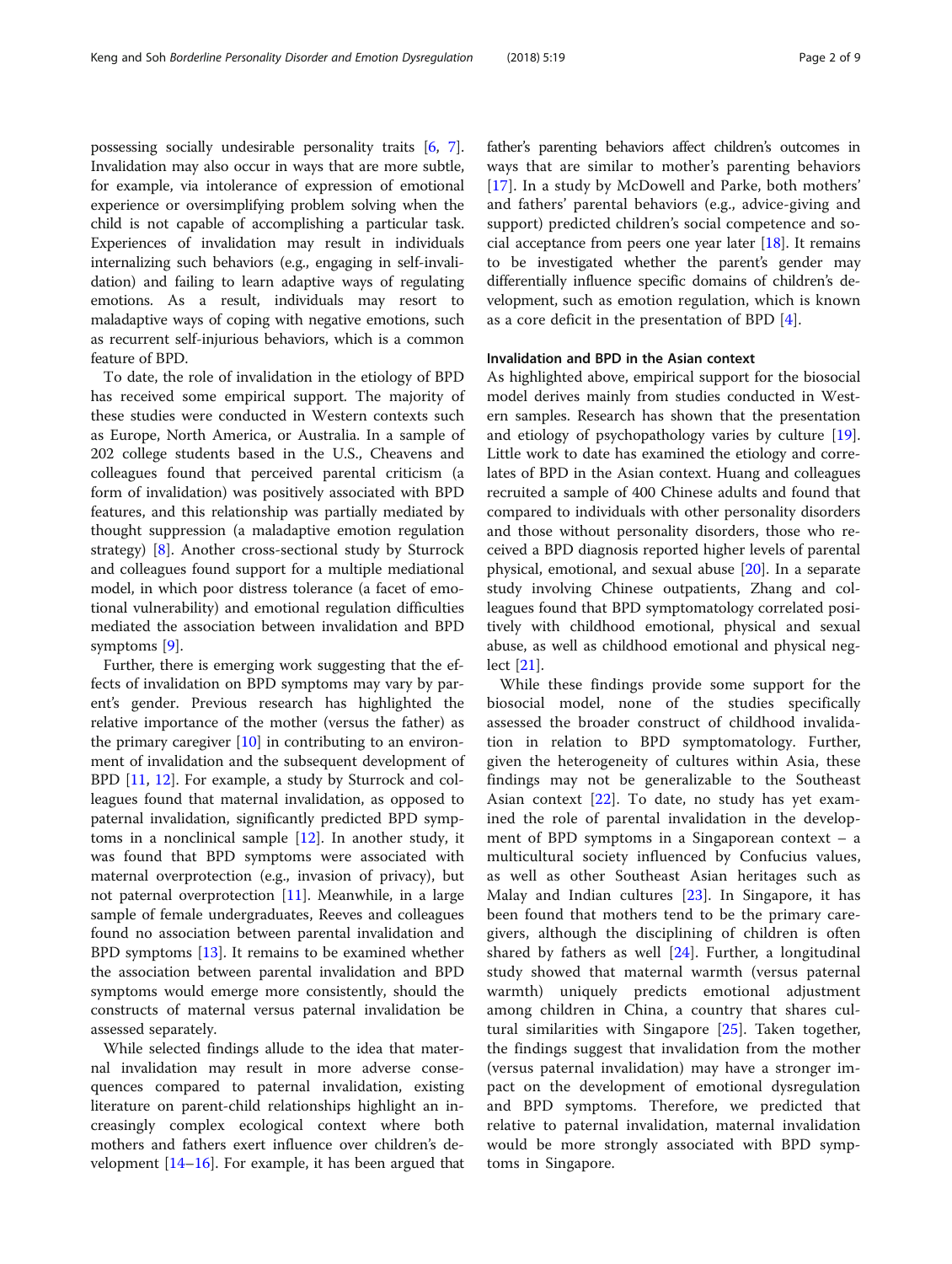### Exploring the role of cultural factors in the etiology of **BPD**

Culture can be broadly defined as a set of psychosocial processes that differentiate one group from another, which include rituals, customs, institutions, beliefs and values [\[26](#page-8-0)]. Given existing research that has demonstrated the complex influence of culture on cognition [[27\]](#page-8-0), affect [\[28](#page-8-0)], behavior [[29](#page-8-0)], and how mental disorders develop and are expressed [[19\]](#page-8-0), it is plausible that specific cultural variables may be implicated in the etiology of BPD. Two cultural variables of interest are self-construal and conformity.

Several studies have investigated the role of self-construal in relation to mental health outcomes such as depression and anxiety [\[30,](#page-8-0) [31](#page-8-0)], but little work has explored the potential relevance of self-construal for understanding the etiology of BPD symptoms. Self-construal is a dimension of culture that pertains to the extent to which individuals understand the self as a unique, separate entity (independent self-construal), or as being defined by important, close relationships to others (interdependent self-construal) [[32](#page-8-0), [33\]](#page-8-0). Individuals with an independent self-construal tend to define themselves by their own, unique set of internal attributes (e.g., values, motives, goals), while those with an interdependent orientation tend to perceive themselves in reference to others' feelings, thoughts, and wishes [\[34\]](#page-8-0). These two forms of self-construal parallel broader cultural dimensions of Individualism versus Collectivism. Whereas individualistic societies emphasize values related to autonomy, freedom, and personal traits and preferences, collectivistic societies prioritize values such as conformity to norms and emotional control in service of culturally important goals such as social harmony, smooth interpersonal functioning, and duty to one's ingroups [[35](#page-8-0), [36\]](#page-8-0).

It is notable, however, that an individual's self-construal may not always correspond to the prevailing culture's position on the Individualism-Collectivism dimension [[37](#page-8-0)]. Endorsing a particular self-construal orientation does not automatically imply that one would subscribe to values that are typically associated with the larger cultural context. For example, it is possible that an individual living in a largely collectivist society endorses interdependent self-construal, and yet does not value conformity highly. Therefore, endorsement of self-construal and the extent to which one values conformity are related yet dissociable constructs. In this study, we define conformity as the tendency to conform to family and social norms and expectations, a trait conceptualized to be an important dimension of Asian values [[38](#page-8-0)].

As highlighted above, early experience of invalidation has been theorized as an important etiological factor in BPD [[5\]](#page-7-0). Beyond the objective act or behavior reflective of invalidation, the way through which an act of invalidation is perceived or interpreted may serve to exacerbate or buffer the negative impact of invalidation on emotion dysregulation and related BPD symptoms. We propose that self-construal and conformity are two factors that influence how individuals perceive, or respond to experiences of invalidation. With regards to conformity, we postulate that individuals who value conformity to norms may be more adversely affected by experiences of childhood invalidation, compared to those who do not value conformity as highly. Such individuals may experience the interpersonal obligations to conform more strongly, and perceive experiences of invalidation as a personal failure to fulfill those obligations. As a result, they may be more vulnerable to experiencing dysregulation and related BPD symptoms resulting from early experiences of invalidation. This is particularly so as parents, or primary caregivers, are the main agents of norm socialization in childhood [[39](#page-8-0)]. Conversely, individuals who do not value conformity highly may not be as adversely affected by experiences of invalidation, as the perceived obligation to conform or adhere to others' expectations may not be as strong. In the face of similar experience or history of invalidation, individuals who endorse high levels of conformity may therefore demonstrate greater symptoms of BPD, compared to those who endorse low levels of conformity. In fact, existing literature shows that a high level of family conformity orientation (the extent to which parents impose the value of conformity in children) is positively related to depression and conversely related to self-esteem in young adults and children respectively, suggesting that conformity may be a risk factor in the development of mental health issues [\[39,](#page-8-0) [40](#page-8-0)]. No research however has yet examined the role of conformity (as endorsed by the individual) in relation to experiences of invalidation and BPD symptoms.

As self-construal exerts a pervasive influence on how an individual relates to the self and the world  $[34]$  $[34]$  $[34]$ , the effect of conformity on the association between invalidation and BPD symptoms may vary as a function of an individual's self-construal. An individual who possesses a largely independent self-construal is less likely to value interpersonal obligations towards others strongly [\[35](#page-8-0)], which, in a way, may protect them from the negative impact of invalidation. For these individuals, the extent to which conformity is valued may have less of a bearing on how experiences of invalidation impact them. However, arguably, adopting a predominantly independent selfconstrual in a largely collectivist society (e.g. Singapore) [[41\]](#page-8-0) may render an individual vulnerable to experiences of invalidation, due to the inconsistency between his/her own values and the society's values, as suggested by prior research demonstrating that a lack of fit between one's personality and a society's values predisposes one to having poor mental health [[42\]](#page-8-0). Therefore, it is an exploratory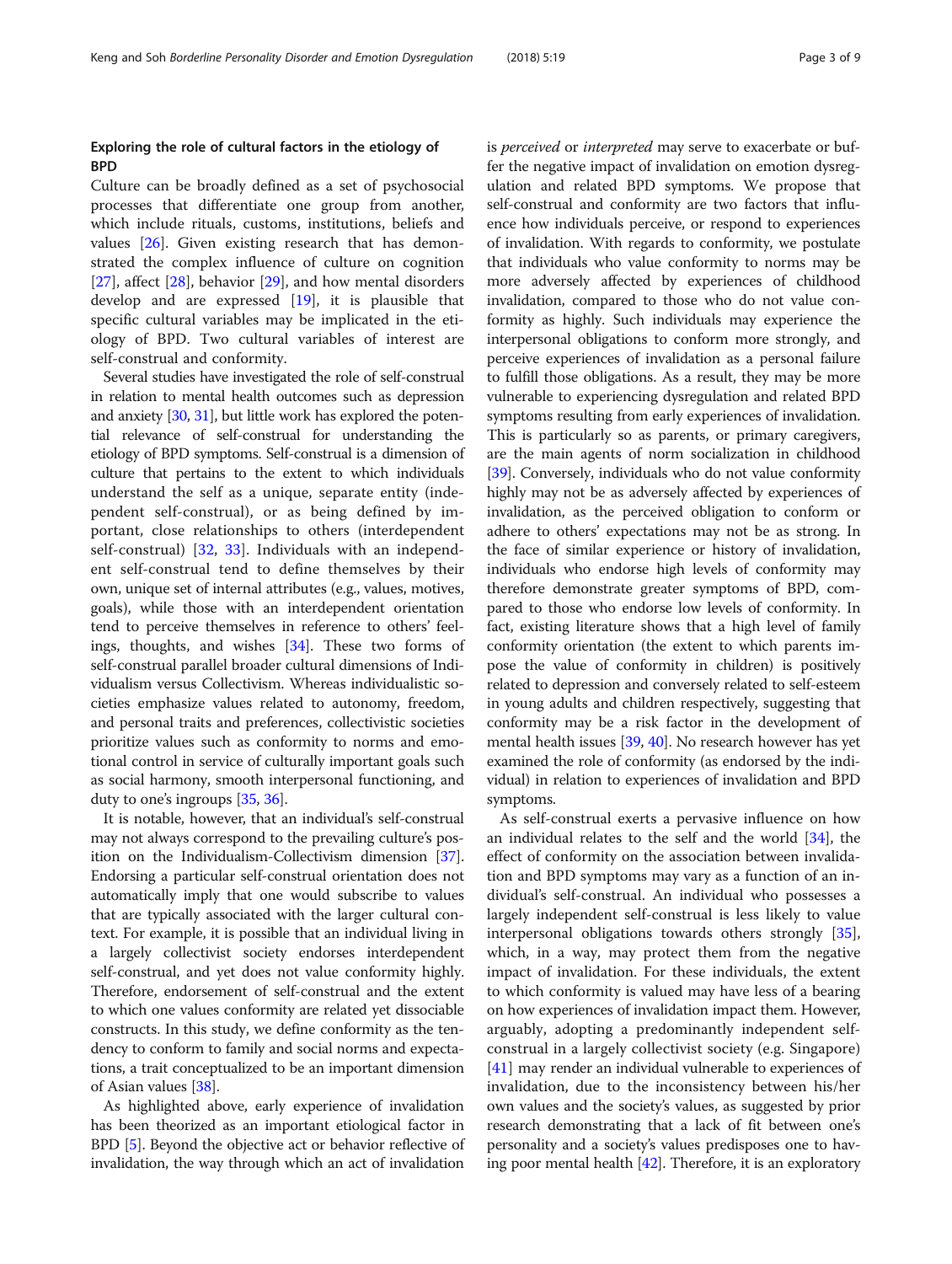question how experiences of invalidation would be associated with BPD symptoms for individuals with an independent self-construal.

In contrast, the association between invalidation and BPD symptoms for individuals with an interdependent self-construal may vary more as a function of conformity. An individual characterized by interdependent self-construal is likely to deem interpersonal obligations as important [[35](#page-8-0)], which may predispose them to being vulnerable to experiences of invalidation and related symptoms of BPD, especially if they also value conformity to norms highly. Meanwhile, those who do not value conformity as highly may be less negatively impacted by experiences of invalidation. For these individuals, adopting an interdependent self-construal may even serve as a protective mental health factor in a society that values collectivism [\[42](#page-8-0)]. Therefore, it is plausible that conformity and self-construal may exert an interactive effect on the relationship between childhood invalidation and BPD symptoms. A comprehensive examination of the association among conformity, invalidation, and symptoms of BPD needs to take into account self-construal as a factor that may enhance or diminish the impact of conformity on the relationship between invalidation and BPD symptoms.

Within the larger literature, research has demonstrated a positive association between an interdependent self-construal and psychological symptoms, suggesting that individuals who are more focused on meeting duties, obligations, and social responsibilities associated with the group to which they belong (versus asserting their autonomy, needs, and wishes) may be more at risk for developing mental distress generally [\[43,](#page-8-0) [44](#page-8-0)]. We postulate that one way through which interdependent self-construal affects the development of mental distress may be via its influence on individuals' responses to experiences of invalidation from the group (e.g., parents). To date, no research has yet examined type of self-construal as a potential moderator of the association between perceived invalidation and BPD symptoms.

### Specific aims and hypotheses

The present study aimed to investigate the association between parental invalidation and BPD symptoms in the Singaporean context, as well as explore the role of self-construal and conformity as potential moderators of the association. Following Reeves and colleagues [\[13](#page-7-0)], we adopted a dimensional perspective of BPD symptoms and recruited a nonclinical sample of college students, as late adolescence and young adulthood represents a developmental period whereby the symptoms of BPD tend to peak [[45](#page-8-0)]. Based on previous research, it was hypothesized that maternal invalidation would be more strongly and positively correlated with BPD symptoms,

as compared to paternal invalidation. We further hypothesized that the association between invalidation and BPD symptoms would be moderated by the interaction between self-reported degree of conformity to norms and self-construal. Specifically, we predicted that the association between invalidation and BPD symptoms would be stronger at high levels of conformity (versus low levels of conformity) among individuals with an interdependent self-construal. It was an exploratory question the extent to which invalidation would be associated with BPD symptoms, and whether the association would be moderated by conformity, among individuals with an independent self-construal.

### **Methods**

### Participants

Two hundred and twenty-nine undergraduate students (72% female) from National University of Singapore (NUS) participated in this study. There were no exclusion criteria. Participants' mean age was 19.94 years old (age range = 18–31 years). The majority of participants identified as Chinese (89.7%), followed by Indian (5.2%), Malay (3.1%), and others (2.1%). Most participants identified as never married (90.3%) and were not employed (87.2%) at the time of the study.

### Procedure

Participants were recruited from Department of Psychology's undergraduate subjects pool at NUS. Upon providing informed consent, participants completed a battery of questionnaires administered through an online platform (Qualtrics) in hour-long group sessions. The questionnaires were all administered in English. At the end of the sessions, participants were debriefed about the aims of the study and given course credits for their participation. This study was approved by NUS' Institutional Review Board.

#### Measures

#### Demographic data

The demographic information collected from participants included their gender, age, ethnicity, current relationship status, and employment status.

### BPD symptoms

The Personality Assessment Inventory - Borderline Features Scale (PAI-BOR) is a 24-item dimensional measure designed to measure the features of severe personality pathology associated with BPD, namely, affective instability, identity problems, negative relationships, and self-harm  $[46]$  $[46]$  $[46]$ . The scale is rated on a 4-point Likert scale, ranging from 0 ("false, not true at all") to 3 ("very true"). Examples of items include: "I'm careful about how I spend my money" and "Sometimes I feel terribly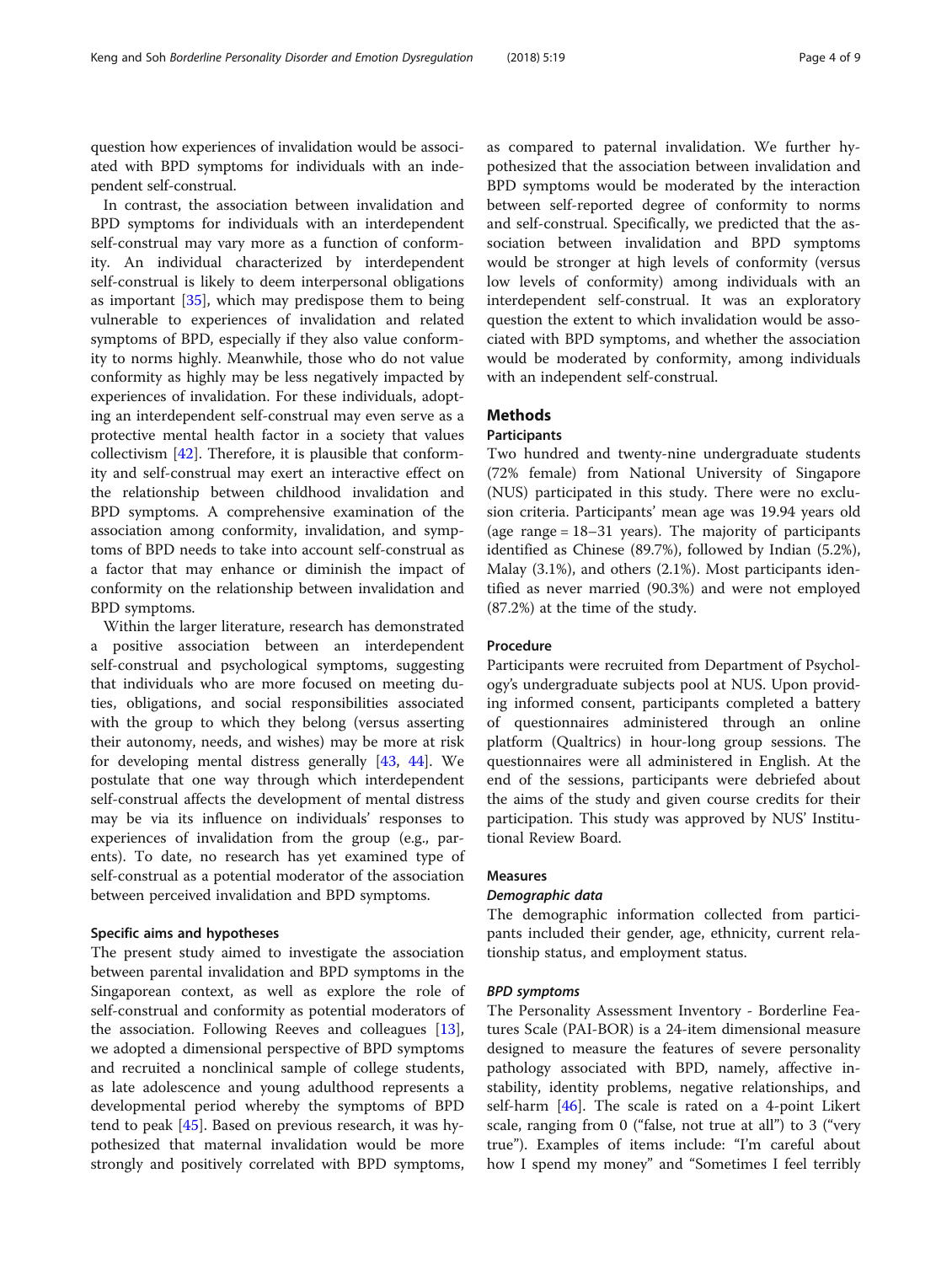empty inside". Higher scores indicate greater BPD symptomatology. The scale has demonstrated excellent psychometric properties, with a high internal consistency in nonclinical samples [[47](#page-8-0)]. In this study, the scale demonstrated good internal consistency (Cronbach's alpha = .86).

### Experiences of invalidation

The Invalidating Childhood Experiences Scale (ICES) is a 28-item scale designed to measure the extent of invalidation experienced by an individual up to the age of 18 [[48\]](#page-8-0). The items assess invalidating behaviors exhibited by the mother, as well as the father. Items are rated a 5-point Likert scale, ranging from 0 ("never") to 4 ("all the time"). Examples of items include: "My [father or mother] would become angry if I disagreed with them" and "My [father or mother] would understand and help me if I couldn't do something straight away". Higher scores indicate greater perceived invalidation from the parent in question. In this study, the Cronbach's alpha for the paternal scale and maternal scale was .70 and .72 respectively.

### Self-construal

The Singelis Self-Construal Scale (SSCS) is a psychometrically validated 30-item scale developed to measure an individual's self-construal based on Markus and Kitayama's framework [[32](#page-8-0), [34](#page-8-0)]. Items are rated on a 7-point Likert scale, ranging from 1 ("strongly disagree") to 7 ("strongly agree"). Examples of questions include "I enjoy being unique and different from others in many respects" and "Even when I strongly disagree with group members, I avoid an argument". The measure consists of 2 subscales assessing independent self-construal and interdependent self-construal respectively. An overall score of independent self-construal was derived by subtracting scores from the interdependence self-construal subscale from scores from the independent self-construal subscale. A positive score reflects a primarily independent self-construal, whereas a negative overall score reflects a primarily interdependent self-construal. In this study, the scale demonstrated acceptable internal consistency (Cronbach's alpha = .76).

### Conformity

The Asian Values Scale-Revised (AVS-R) is a 25-item scale developed to assess Asian values, conceptualized to encompass conformity to norms (conformity), family recognition through achievement, emotional self-control, collectivism, humility and filial piety [[38,](#page-8-0) [49\]](#page-8-0). Items are rated on a 7-point Likert scale, ranging from 0 ("strongly disagree") to 6 ("strongly agree"). Example questions include: "One should not deviate from familial and social norms" and "One need not control one's expression of emotion". Higher scores indicate greater endorsement of Asian values. The scale has been validated in Asian

populations in the USA and demonstrate high levels of internal consistency and test-retest reliability across 2 weeks [[38](#page-8-0)]. We administered this measure to assess the construct of conformity, given the lack of other established measures that assess this construct at the time of the study. As there are no pre-established, built-in subscales and factor structures for AVS-R, we conducted a principal components analysis to derive items that assess conformity specifically (see below for results). In this study, the AVS-R demonstrated acceptable internal consistency (Cronbach's alpha = .70).

#### Data analytic plan

All analyses were performed using SPSS Version 22.0. Data were cleaned and checked for outliers prior to analyses. There were no missing data. We first ran a principal components factor analysis with a varimax rotation on AVS-R to derive items that assess the conformity factor. Items with a minimum factor loading of .3 and factors with a minimum of an eigenvalue of 1.00 and 3 items loaded were retained.

To examine the association between childhood invalidation (both maternal and paternal) and BPD symptoms, BPD symptoms were regressed onto paternal and maternal childhood invalidation separately, and thereafter simultaneously. To examine potential moderating effects of conformity and self-construal on the association between invalidation and BPD symptoms, a multiple regression was run using the PROCESS macro [\[50](#page-8-0)]. PAI-BOR scores were regressed onto either maternal or paternal invalidation (depending on the factor that emerged as significant in the prior regression model), self-construal (overall score of independent self-construal derived from subtracting scores from the interdependence self-construal subscale), conformity, the self-construal  $\times$  invalidation term, the conformity  $\times$  invalidation term, the self-construal  $\times$ conformity term, and the 3-way self-construal  $\times$  invalidation  $\times$  conformity interaction term. All variables were mean centered.

### Results

### Preliminary analysis

Principal components factor analysis with an orthogonal varimax rotation applied onto the AVS-R demonstrated an 8-component solution accounting for 60.40% of the variance (see Additional file [1](#page-7-0): Appendix A for results of the factor analysis). Following exclusion of items with a factor loading of less than 0.3, and factors with less than 3 items loaded on them, there were 19 items loaded onto five components. Content analyses of the items indicate that the components correspond to: Family's "Face" concerns, Academic Achievement, Humility and Modesty, Authority Adherence, and Conformity to Norms respectively. Items for the Conformity to Norms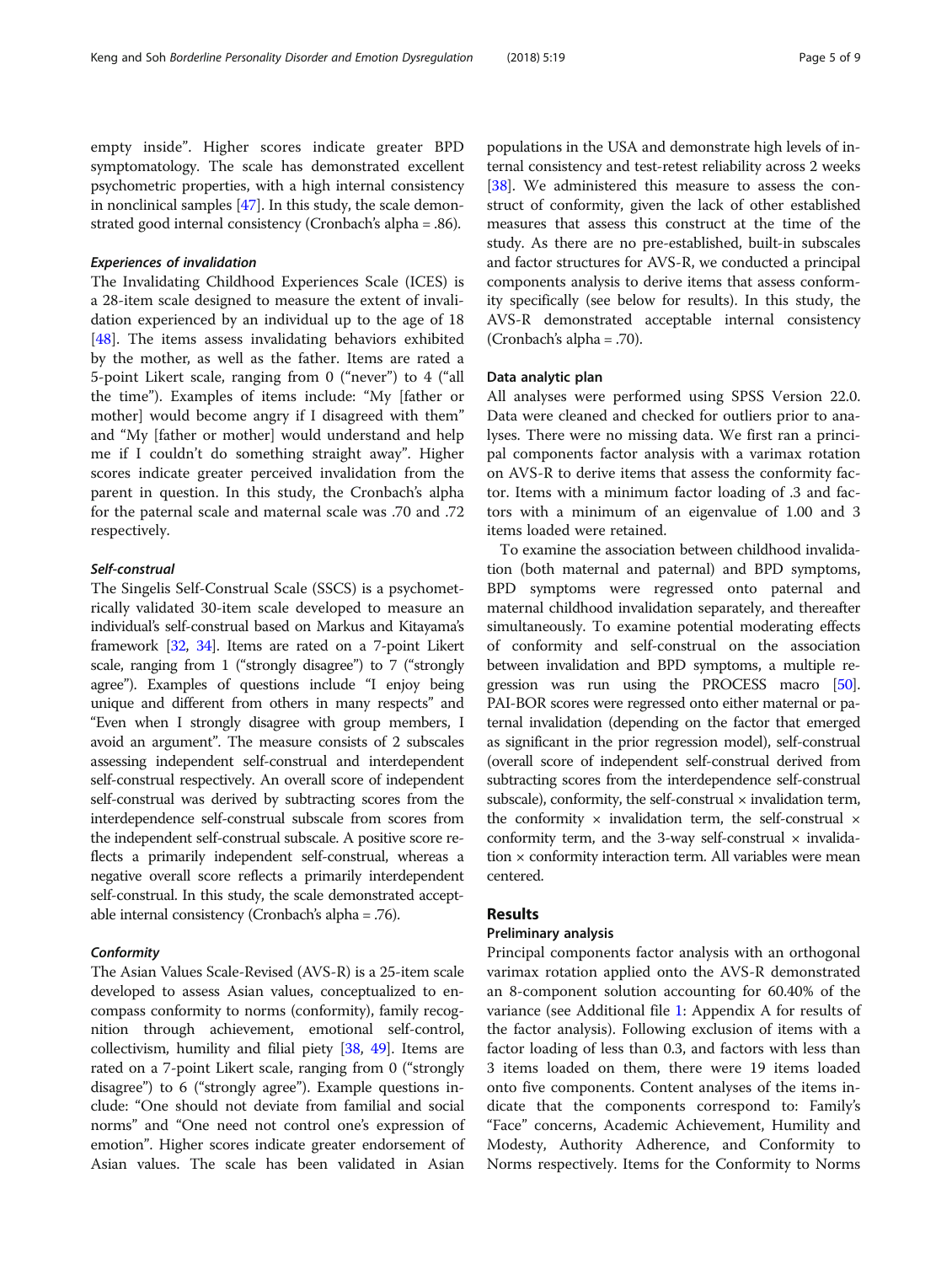factor were averaged into a subscale score, with higher scores reflecting a greater endorsement of conformity.

#### Primary analyses

### Association between childhood invalidating experiences and BPD symptoms

Results from simple regression analyses showed that both maternal invalidation  $(F(1, 288) = 30.15, B = 5.47,$  $SE = .99$ ,  $p < .001$ ,  $f^2 = .11$ ) and paternal invalidation  $(F(1, 288) = 21.25, B = 4.65, SE = 1.00, p < .001, f<sup>2</sup>$ = .07) individually predicted BPD symptoms. When both predictors were entered into a multiple regression model, maternal invalidation remained as a significant predictor,  $B = 4.43$ ,  $SE = 1.45$ ,  $p = .003$ ,  $f^2 = .10$ , whereas paternal invalidation did not predict BPD symptoms, B = 1.43,  $SE = 1.45$ ,  $p = .33$ ,  $f^2 = .003$ . Together, the two predictors explained 10% of the variance associated with BPD symptoms,  $F(2, 287) = 15.56$ ,  $p < .01$ . Further analyses were conducted with maternal invalidation retained in the model.

### Self-construal and conformity as moderators

Results from moderation analyses demonstrated that PAI-BOR scores were predicted by maternal invalidation,  $B = 4.63$ ,  $SE = 1.03$ ,  $p < .0001$ ,  $f^2 = .10$ , self-construal,  $B =$ −.14, *SE* = .05, *p* = .005,  $f^2$  = .02, and the self-construal  $\times$ conformity interaction,  $B = .04$ ,  $SE = .02$ ,  $p = .02$ ,  $f^2 = .01$ . The interaction was qualified by a significant 3-way self-construal  $\times$  invalidation  $\times$  conformity interaction,  $B =$ −.06,  $SE = .02$ ,  $p = .02$ ,  $f^2 = .02$ . None of the other predictors in the model (conformity, the self-construal  $\times$  invalidation term, the conformity  $\times$  invalidation term) was statistically significant, all  $ps > 14$ .

Given the significant 3-way interaction, we tested the conditional effects of maternal invalidation at different values of each of the moderators. For individuals with

predominantly interdependent self-construal, $1$  high levels of conformity (1 SD above the mean) predicted a significant, positive association between maternal invalidation and BPD symptoms,  $B = 8.86$ ,  $SE = 1.81$ ,  $p = .0002$ , whereas low levels of conformity (1 SD below the mean) did not,  $B = 1.02$ ,  $SE = 2.16$ ,  $p = .56$  (See Fig. 1). For individuals with predominantly independent self-construal, there was a significant association between maternal invalidation and BPD symptoms across both high (B  $= 5.02$ ,  $SE = 1.75$ ,  $p = .005$ ) and low levels of conformity  $(B = 3.63, SE = 1.69, p = .03).$ 

### **Discussion**

The current study sought to examine the association between parental invalidation and BPD symptoms in a Singaporean context, and self-construal and conformity as potential moderators of the invalidation-BPD symptoms association. As hypothesized, the results showed a positive association between BPD symptoms and parental invalidation, with maternal invalidation playing a larger role. Further, the results demonstrated that the association between maternal invalidation and BPD symptoms varied as a function of self-construal orientation and conformity. Specifically, conformity moderated the association between invalidation and BPD symptoms for individuals with an interdependent self-construal. Among these individuals, those who endorsed high conformity showed a significant, positive association between maternal invalidation and BPD symptoms; whereas those who endorsed low conformity levels showed no relationship between maternal invalidation and BPD symptomatology. Among individuals with an independent self-construal, the relationship between maternal invalidation and BPD symptoms was not moderated by levels of conformity.

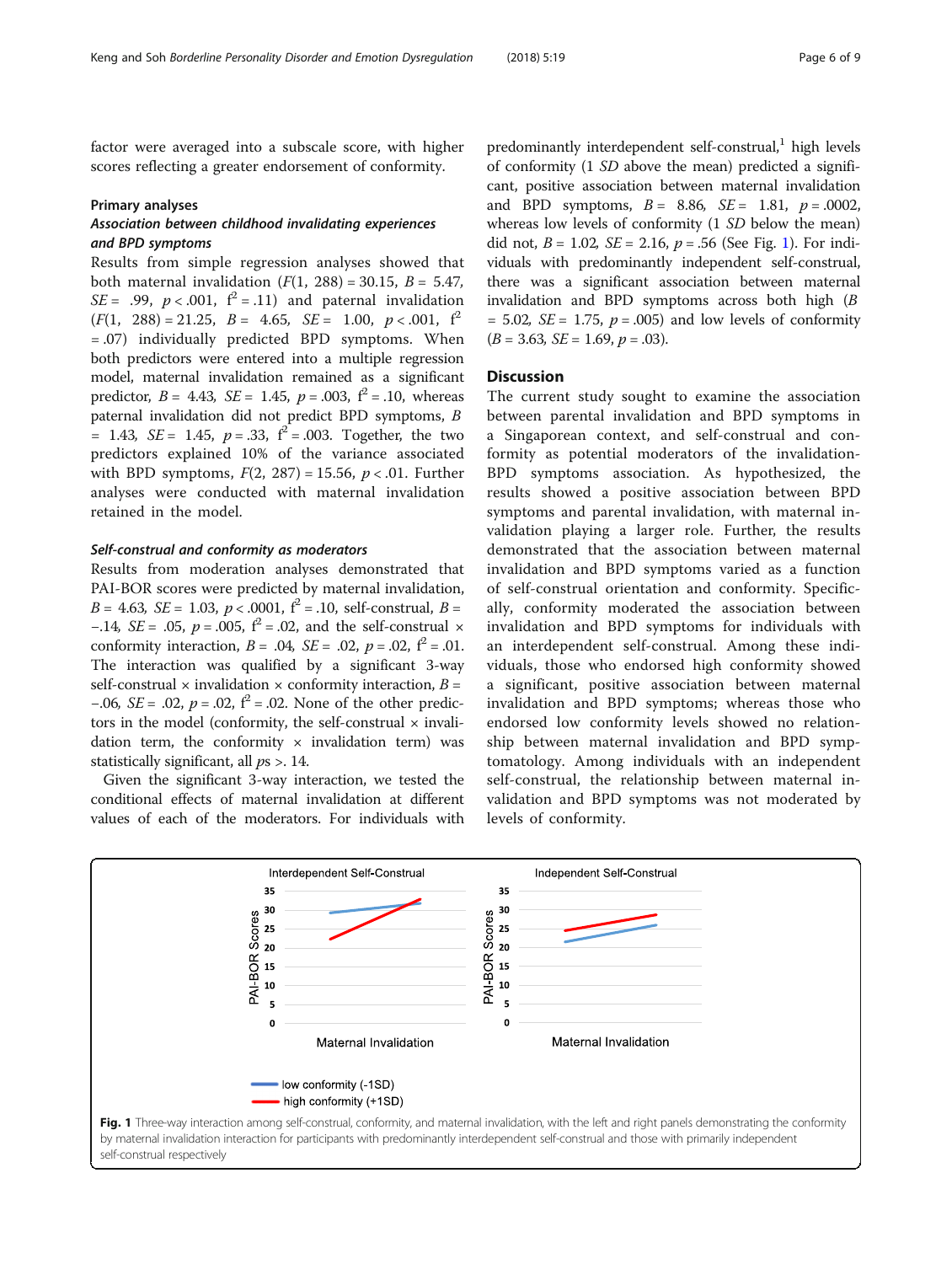The finding that maternal invalidation is more strongly associated with BPD symptoms, compared to paternal invalidation, is consistent with previous studies that have examined the parent-specific effects of invalidation in BPD etiology [\[11](#page-7-0), [12\]](#page-7-0). This finding may be attributed to the structure of traditional families, especially in Asian cultures, whereby mothers are more often the primary caregiver [\[10](#page-7-0)], and spend more time with their children [[51\]](#page-8-0). Further, based on traditional gender role differentiations, mothers tend to be expected to assume a caring and warm role in children's socialization, whereas fathers may assume more disciplinary duties in general [\[52,](#page-8-0) [53](#page-8-0)]. For example, in an observational study involving children aged between 6 and 7 years old, mothers were found to interact with children more, as well as demonstrate greater involvement in caregiving compared to fathers [[53\]](#page-8-0). Meanwhile, fathers' interactions with children occurred more frequently in the context of play. Within this gender role context, children may respond more negatively to invalidation coming from mothers, who are expected to be warmer and more nurturing compared to fathers. Our study's finding is consistent with that of Chang and colleagues, who found that harsh maternal parenting (a form of invalidation) contributes more to emotional dysregulation in children compared with harsh paternal parenting, in a sample of over 300 Chinese children and their families [\[54](#page-8-0)]. Taken together, the findings highlight the role of maternal invalidation as a potential risk factor involved in the development of emotion dysregulation and BPD symptoms.

The finding that the relationship between maternal invalidation and BPD symptoms varies as a function of self-construal and conformity provides among the first evidence for the role of culturally-relevant processes in the intersection between experiences of invalidation and BPD symptoms. In particular, among individuals with an interdependent construal, conformity significantly moderated the relationship between invalidation and BPD symptoms, such that the relationship was much stronger among those who endorse high levels of conformity. The finding can be interpreted in light of the processes through which individuals with interdependent self-construal tend to evaluate themselves [\[55](#page-8-0)]. Self-evaluations for interdependently-oriented individuals tend to be contingent on how their actions affect relationally-important others, as the identity of individuals with an interdependent self-construal is defined primarily by in-group memberships [[55\]](#page-8-0). Such a self-evaluative orientation, coupled with a high endorsement of conformity as a value, might result in these individuals especially vulnerable to experiences of invalidation. Specifically, these individuals may perceive invalidation as sign of their failure to carry out expected duties and obligations, which exacerbates the negative

effects of the invalidating experience. On the other hand, if the individual does not value conformity highly, he or she may be less likely to perceive experiences of invalidation as a sign of failure or having let down others' expectations. Further, endorsing an interdependent self-construal orientation may serve as a protective factor against emotional distress or dysregulation, as such an orientation fits with the larger (Asian) cultural context that also values maintenance of social harmony and relationally-important goals [[31,](#page-8-0) [42\]](#page-8-0). Overall, these findings are suggestive of the role of low conformity as a protective factor of the impact of invalidation on BPD symptoms among individuals with interdependent self-construal. On the other hand, conformity did not moderate the relationship between maternal invalidation and BPD symptoms among individuals with independent self-construal. Among these individuals, maternal invalidation predicted higher levels of BPD symptoms regardless of levels of conformity. The finding corresponds with the larger literature that demonstrated a positive association between maternal invalidation and borderline symptoms [[12](#page-7-0)].

To the authors' knowledge, this study represents one of the first empirical attempts to examine the intersection between BPD traits and cultural factors. The sample size of the study ( $N = 290$ ) was adequately large to allow for reliable analyses of moderation effects. Further, recruitment of a sample based in Singapore enables generalization of the findings to an Asian cultural context. Meanwhile, there are several limitations to the present study. Importantly, the study's design is correlational, which precludes the inference of causal conclusions. Future research should employ an experimental or longitudinal design to examine the causal association between parental invalidation and BPD symptoms, as well as how invalidation may intersect with cultural factors to influence the development of BPD symptoms. Second, the study utilized self-report measures to assess key variables of interest. Therefore, the findings could be attributable to shared method variance or other forms of self-report biases. Further, the measure of childhood invalidation was retrospective in nature, and may not accurately assess childhood experiences, due to memory biases [[56](#page-8-0)]. Future studies should employ multiple methods with adequate reliability (e.g. behavioral observation) to assess parental invalidation and other related constructs. Also, the internal consistencies of several scales used in this study are not strong; future studies should validate and explore possible adaptation of the scales in the Singaporean context. Lastly, the study was conducted using a sample of undergraduate students, as opposed to a clinical sample. The findings therefore may not be generalizable to individuals with diagnosed BPD, or those with more severe psychological symptoms or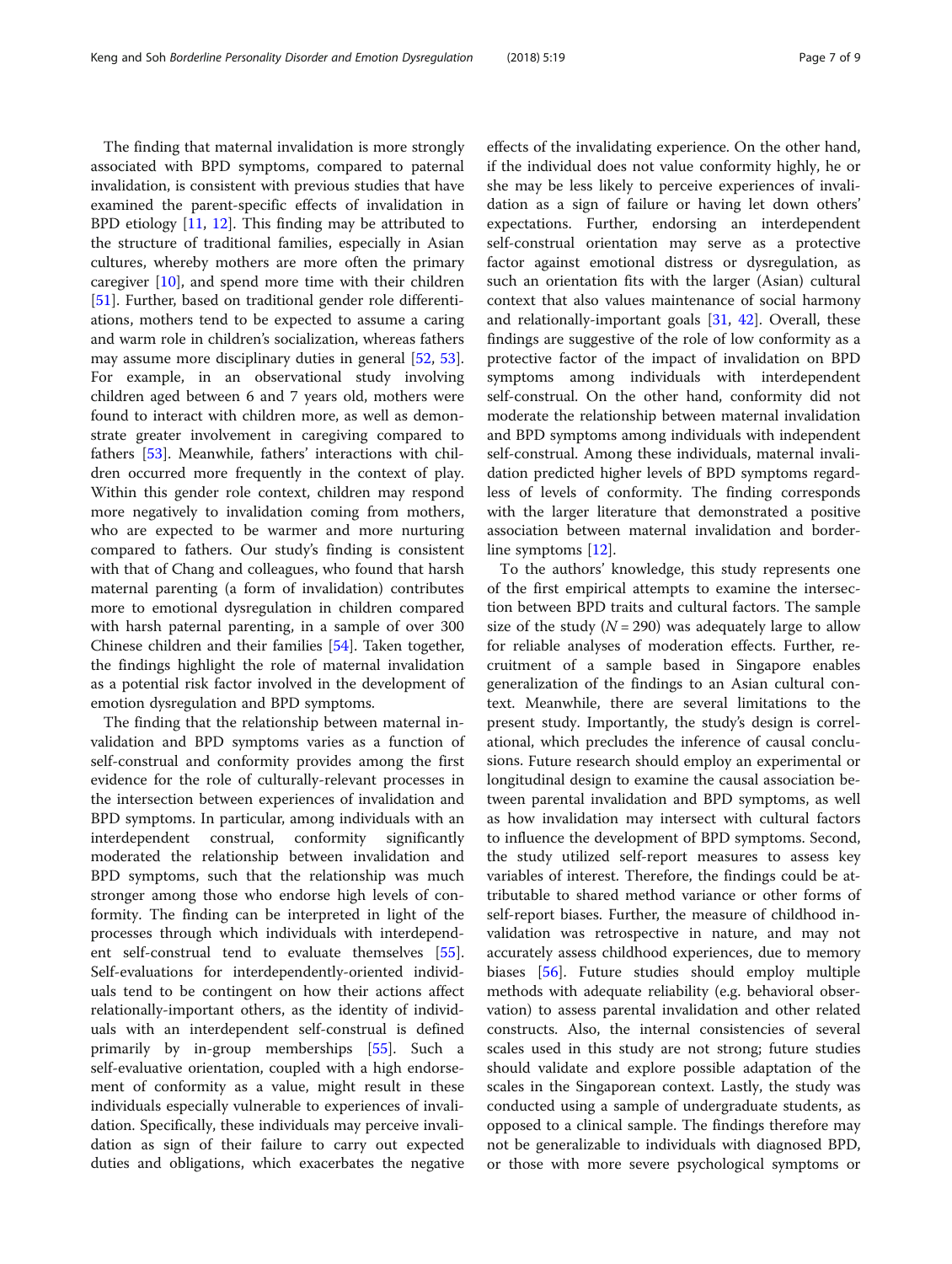<span id="page-7-0"></span>BPD traits. Future research should replicate the findings in a clinical sample, as well as examine additional components of the biosocial model (e.g., pre-existing emotional vulnerability) to understand how these factors may interact with invalidating experiences and/or cultural factors in giving rise to symptoms of BPD over time.

### Conclusions

In sum, the present study provided support for aspects of the biosocial model in an Asian context. In particular, maternal invalidation, as opposed to paternal invalidation, was found to be significantly associated with BPD symptoms. Further, the study found preliminary support for the role of cultural factors, particularly self-construal and conformity, as moderators of the association between invalidation and BPD symptoms. The findings speak to the importance of taking cultural variables into consideration in the conceptualization of etiological models for BPD, as well as in case formulation when working with individuals with BPD symptoms. Future research should replicate these findings in clinical samples, examine the causal pathways underlying the association among invalidation, cultural factors, and BPD symptoms, as well as investigate the psychological mechanisms through which cultural variables play a role in the presentation and etiology of BPD symptoms.

### **Endnotes**

<sup>1</sup>It is recognized that few people are exclusively independent or interdependent in their self-construal orientation (Triandis, 1989). Therefore, we used the terms "predominantly independent" or "predominantly interdependent" to describe our sample. For brevity's sake, we subsequently dropped the word "predominantly" when describing the self-construal orientation of our participants.

### Additional file

[Additional file 1:](https://doi.org/10.1186/s40479-018-0096-6) Appendix A. AVS-R Standardized Factor Loadings of Exploratory Factor Analysis. (DOCX 15 kb)

#### Acknowledgements

The authors would like to acknowledge Yun Yi Wong, Yirong Lee, and Sukriti Drabu for their contribution to this study. The authors would also like to thank all participants for their participation in this study.

#### Funding

This study did not receive any funding.

#### Availability of data and materials

The dataset supporting the conclusions of this article is available in Harvard Dataverse repository (doi[:https://doi.org/10.7910/DVN/YYX0GU\)](https://doi.org/10.7910/DVN/YYX0GU).

#### Authors' contributions

Dr. SLK and Mr. CYS provided the conceptualization of this study. Mr. CYS assisted in participant recruitment and data analyses in this study. Both Dr.

SLK and Mr. CYS contributed to the write-up of the manuscript. Both authors read and approved the final manuscript.

#### Authors' information

Dr. Keng is an assistant professor of psychology at Yale-NUS College, Singapore. Mr. Soh Chang Yuan is a research assistant in National University of Singapore.

#### Ethics approval and consent to participate

Informed consent was obtained from all participants prior to their participation in this study. The study was approved by National University of Singapore's Institutional Review Board (reference number: A-15-159).

#### Consent for publication

Not applicable.

#### Competing interests

The authors declare that they have no competing interests.

### Publisher's Note

Springer Nature remains neutral with regard to jurisdictional claims in published maps and institutional affiliations.

### Received: 12 June 2018 Accepted: 5 November 2018 Published online: 07 December 2018

#### References

- Samuels J, Eaton WW, Bienvenu OJ, Brown CH, Costa PT, Nestadt G. Prevalence and correlates of personality disorders in a community sample. Br J Psychiatry. 2002;180(6):536–42. [https://doi.org/10.1192/bjp.180.6.536.](https://doi.org/10.1192/bjp.180.6.536)
- 2. Grant BF, Chou SP, Goldstein RB, Huang B, Stinson FS, Saha TD, et al. Prevalence, correlates, disability, and comorbidity of DSM-IV borderline personality disorder. J Clin Psychiatry. 2008;69(4):533–45. [https://doi.org/10.](https://doi.org/10.4088/jcp.v69n0404) [4088/jcp.v69n0404.](https://doi.org/10.4088/jcp.v69n0404)
- 3. Black DW, Blum N, Pfohl B, Hale N. Suicidal behavior in borderline personality disorder: prevalence, risk factors, prediction, and prevention. J Personal Disord. 2004;18(3):226–39 [https://doi.org/10.1521/pedi.18.3.226.35445.](https://doi.org/10.1521/pedi.18.3.226.35445)
- 4. Lieb K, Zanarini MC, Schmahl C, Linehan MM, Bohus M. Borderline personality disorder. Lancet. 2004;364(9432):453–61. [https://doi.org/10.1016/](https://doi.org/10.1016/S0140-6736(04)16770-6) [S0140-6736\(04\)16770-6](https://doi.org/10.1016/S0140-6736(04)16770-6).
- Linehan MM. Cognitive-behavioral treatment of borderline personality disorder. New York: The Guilford Press; 1993.
- 6. Crowell SE, Beauchaine TP, Linehan MM. A biosocial developmental model of borderline personality: elaborating and extending Linehan's theory. Psychol Bull. 2009;135(3):495–510. [https://doi.org/10.1037/a0015616.](https://doi.org/10.1037/a0015616)
- 7. Wagner AW, Linehan MM. Biosocial perspective on the relationship of childhood sexual abuse, suicidal behavior, and borderline personality disorder. In: Zanarini MC, editor. Progress in psychiatry, no. 49. Role of sexual abuse in the etiology of borderline personality disorder. Arlington, VA: American Psychiatric Association; 1997. p. 203–23.
- 8. Cheavens JS, Rosenthal MZ, Daughters SB, Nowak J, Kosson D, Lynch TR, et al. An analogue investigation of the relationships among perceived parental criticism, negative affect, and borderline personality disorder features: the role of thought suppression. Behav Res Ther. 2005;43(2):257– 68. <https://doi.org/10.1016/j.brat.2004.01.006>.
- 9. Sturrock B, Mellor D. Perceived emotional invalidation and borderline personality disorder features: a test of theory. Personal Ment Health. 2014; 8(2):128–42. [https://doi.org/10.1002/pmh.1249.](https://doi.org/10.1002/pmh.1249)
- 10. Cinamon RG, Rich Y. Gender differences in the importance of work and family roles: implications for work–family conflict. Sex Roles. 2002;47(11): 531–41. [https://doi.org/10.1023/A:1022021804846.](https://doi.org/10.1023/A:1022021804846)
- 11. Arens EA, Grabe HJ, Spitzer C, Barnow S. Testing the biosocial model of borderline personality disorder: results of a prospective 5-year longitudinal study. Personal Ment Health. 2011;5(1):29–42. [https://doi.org/10.1002/pmh.143.](https://doi.org/10.1002/pmh.143)
- 12. Sturrock BA, Francis A, Carr S. Avoidance of affect mediates the effect of invalidating childhood environments on borderline personality symptomatology in a non-clinical sample. Clin Psychol. 2009;13(2):41–51. [https://doi.org/10.1080/13284200902936927.](https://doi.org/10.1080/13284200902936927)
- 13. Reeves M, James LM, Pizzarello SM, Taylor JE. Support for Linehan's biosocial theory from a nonclinical sample. J Personal Disord. 2010;24(3):312–26. <https://doi.org/10.1521/pedi.2010.24.3.312>.